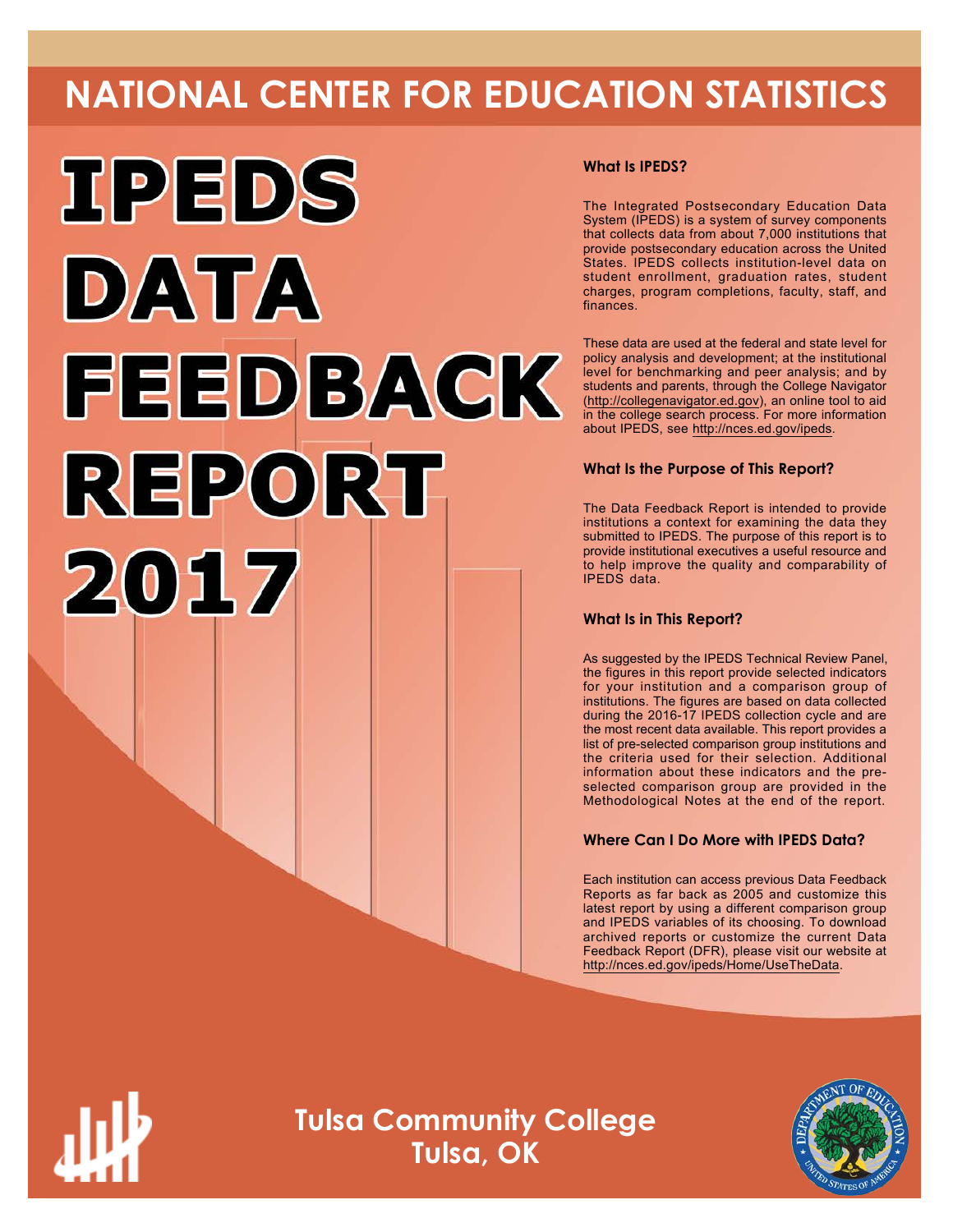### **COMPARISON GROUP**

Comparison group data are included to provide a context for interpreting your institution's statistics. If your institution did not define a custom comparison group for this report by July 14, 2017 NCES selected a comparison group for you. (In this case, the characteristics used to define the comparison group appears below.) The Customize Data Feedback Report functionality on the IPEDS Data Center at this provided link (http://nces.ed.gov/ipeds/datacenter/) can be used to reproduce the figures in this report using different peer groups.

The custom comparison group chosen by Tulsa Community College includes the following 35 institutions:

- Austin Community College District (Austin, TX) Bunker Hill Community College (Boston, MA)
- Central New Mexico Community College (Albuquerque, NM)
- Central Piedmont Community College (Charlotte, NC)
- City College of San Francisco (San Francisco, CA)
- Columbus State Community College (Columbus, OH)
- Community College of Allegheny County (Pittsburgh, PA)
- Community College of Denver (Denver, CO)
- Cuyahoga Community College District (Cleveland, OH)
- Delgado Community College (New Orleans, LA)
- Des Moines Area Community College (Ankeny, IA)
- El Paso Community College (El Paso, TX)
- Erie Community College (Buffalo, NY)
- Essex County College (Newark, NJ)
- Glendale Community College (Glendale, AZ)
- Hillsborough Community College (Tampa, FL)
- Houston Community College (Houston, TX)
- Jefferson Community and Technical College (Louisville, KY)
- Lone Star College System (The Woodlands, TX)
- Long Beach City College (Long Beach, CA)
- Mesa Community College (Mesa, AZ)
- Metropolitan Community College Area (Omaha, NE)
- Milwaukee Area Technical College (Milwaukee, WI)
- Oklahoma City Community College (Oklahoma City, OK)
- Owens Community College (Perrysburg, OH)
- Paradise Valley Community College (Phoenix, AZ)
- Pima Community College (Tucson, AZ)
- Portland Community College (Portland, OR)
- Rose State College (Midwest City, OK)
- Saint Louis Community College (Saint Louis, MO)
- Salt Lake Community College (Salt Lake City, UT)
- ▶ San Joaquin Delta College (Stockton, CA)
- Southwest Tennessee Community College (Memphis, TN)
- Tarrant County College District (Fort Worth, TX)
- Wayne County Community College District (Detroit, MI)

**The figures in this report have been organized and ordered into the following topic areas:**

| 1) Admissions (only for non-open-admissions schools) | [No charts applicable]             |                |
|------------------------------------------------------|------------------------------------|----------------|
| 2) Student Enrollment                                | Fig. 1 and 2                       | Pq. 3          |
| 3) Awards                                            | Fig. 3                             | Pg. 3          |
| 4) Charges and Net Price                             | Fig. 4 and $5$                     | Pg. 4          |
| 5) Student Financial Aid                             | Fig. 6, 7, 8 and 9                 | Pg. 4 and 5    |
| 6) Military Benefits*                                | [No charts applicable]             |                |
| 7) Retention and Graduation Rates                    | Fig. 10, 11, 12, 13, 14, 15 and 16 | Pg. 5, 6 and 7 |
| 8) Finance                                           | Fig. 17 and 18                     | Pg. 8          |
| 9) Staff                                             | Fig. 19 and 20                     | Pg. 8          |
| 10) Libraries*                                       | [No charts applicable]             |                |

\*These figures only appear in customized Data Feedback Reports (DFR), which are available through Use the Data portal on the IPEDS website.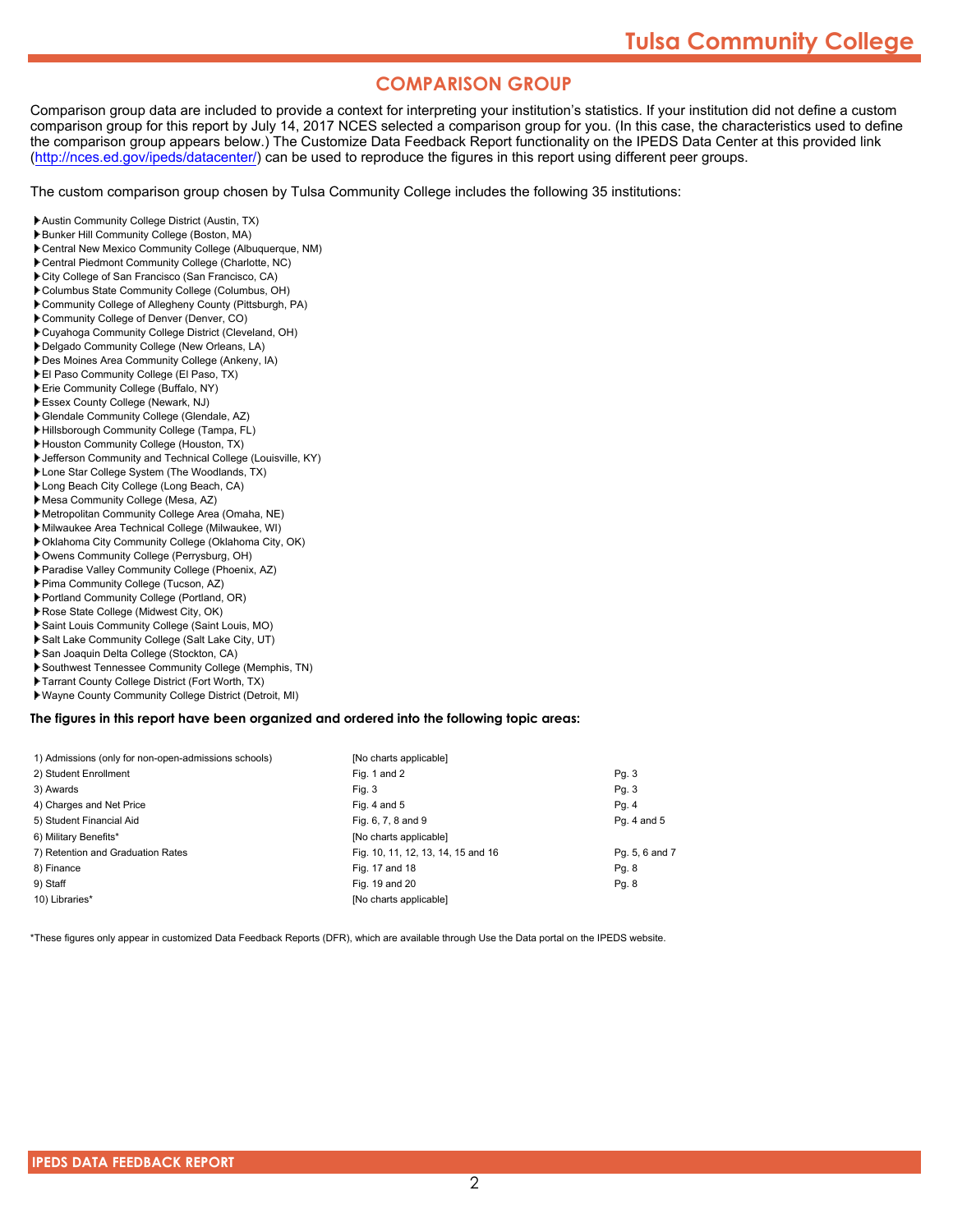



NOTE: For more information about disaggregation of data by race and ethnicity, see the Methodological Notes. Median values for the comparison group will not add to 100%. See "Use of Median Values for Comparison Group" for how median values are determined. N is the number of institutions in the comparison group. SOURCE: U.S. Department of Education, National Center for Education Statistics, Integrated Postsecondary Education Data System (IPEDS): Spring 2017, Fall Enrollment component.

#### **Figure 2. Unduplicated 12-month headcount (2015-16), total FTE enrollment (2015-16), and full- and part-time fall enrollment (Fall 2016)**

#### **Figure 3. Number of subbaccalaureate degrees and certificates awarded, by level: 2015-16**



NOTE: For details on calculating full-time equivalent (FTE) enrollment, see Calculating FTE in the Methodological Notes. N is the number of institutions in the comparison group. SOURCE: U.S. Department of Education, National Center for Education Statistics, Integrated Postsecondary Education Data System (IPEDS): Fall 2016, 12-month Enrollment component and Spring 2017, Fall Enrollment component.



**The Your institution Comparison Group Median (N=35)** NOTE: N is the number of institutions in the comparison group.

SOURCE: U.S. Department of Education, National Center for Education Statistics, Integrated Postsecondary Education Data System (IPEDS): Fall 2016, Completions component.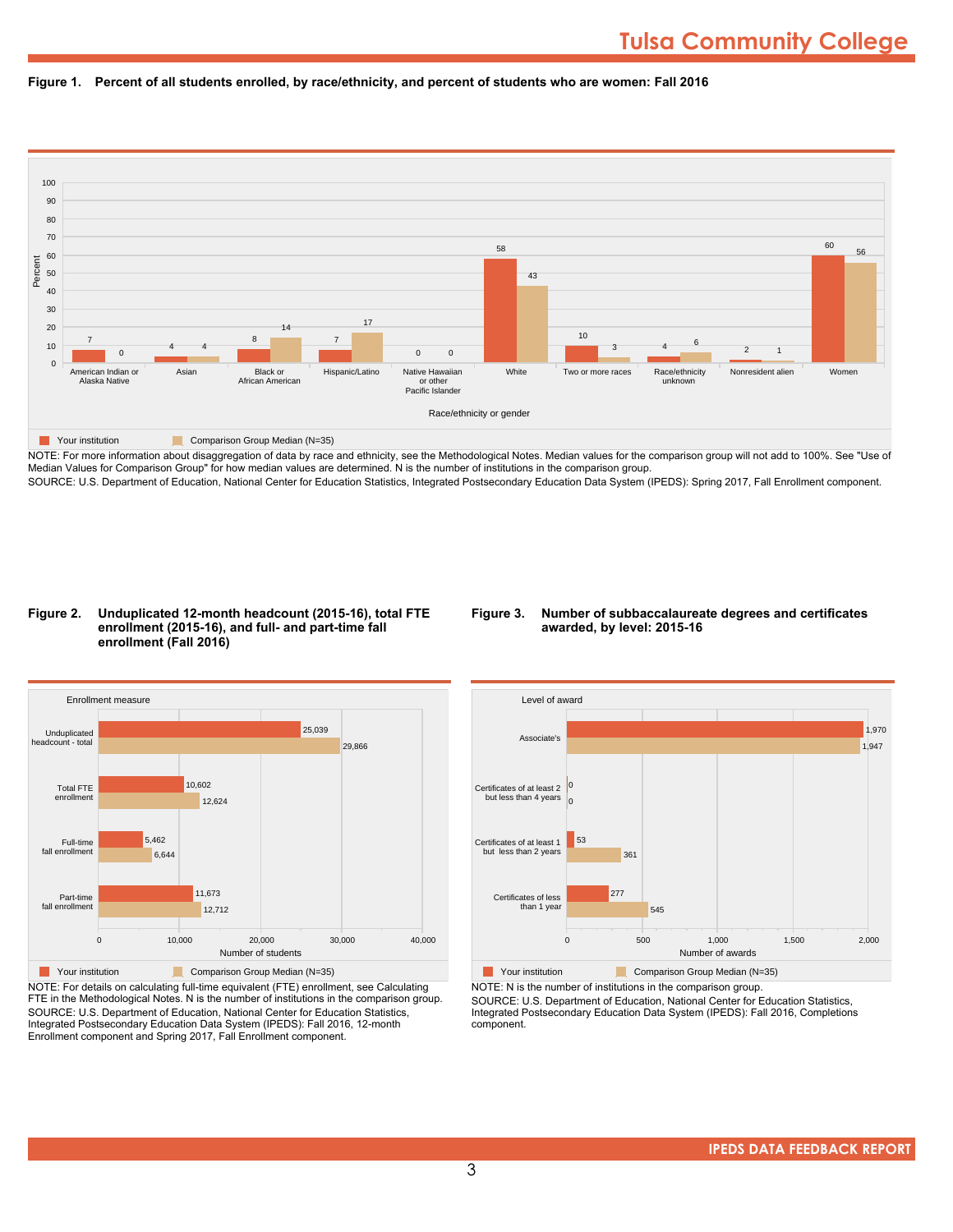### **Tulsa Community College**

**Figure 4. Academic year tuition and required fees for full-time, first -time degree/certificate-seeking undergraduates: 2013-14 to 2016-17**



NOTE: The tuition and required fees shown here are the lowest reported from the categories of in-district, in-state, and out-of-state. N is the number of institutions in the comparison group.

SOURCE: U.S. Department of Education, National Center for Education Statistics, Integrated Postsecondary Education Data System (IPEDS): Fall 2016, Institutional Characteristics component.

**Figure 6. Percent of full-time, first-time degree/certificate-seeking undergraduate students who were awarded grant or scholarship aid from the federal government, state/local government, or the institution, or loans, by type of aid: 2015-16**



NOTE: Any grant aid above includes grant or scholarship aid awarded from the federal government, state/local government, or the institution. Federal grants includes Pell grants and other federal grants. Any loans includes federal loans and other loans awarded to students. For details on how students are counted for financial aid reporting, see Cohort Determination in the Methodological Notes. N is the number of institutions in the comparison group.

SOURCE: U.S. Department of Education, National Center for Education Statistics, Integrated Postsecondary Education Data System (IPEDS): Winter 2016-17, Student Financial Aid component.





NOTE: Average net price is for full-time, first-time degree/certificate-seeking undergraduate students and is generated by subtracting the average amount of federal, state/local government, and institutional grant and scholarship awarded aid from the total cost of attendance. Total cost of attendance is the sum of published tuition and required fees, books and supplies, and the average room and board and other expenses. For details, see the Methodological Notes. N is the number of institutions in the comparison group.

SOURCE: U.S. Department of Education, National Center for Education Statistics, Integrated Postsecondary Education Data System (IPEDS): Fall 2016, Institutional Characteristics component and Winter 2016-17, Student Financial Aid component.





**The Comparison Group Median**<br> **Comparison Group Median** 

NOTE: Any grant aid above includes grant or scholarship aid awarded from the federal government, state/local government, or the institution. Federal grants includes Pell grants and other federal grants. Any loans includes federal loans and other loans awarded to students. Average amounts of aid were calculated by dividing the total aid awarded by the total number of recipients in each institution. N is the number of institutions in the comparison group.

SOURCE: U.S. Department of Education, National Center for Education Statistics, Integrated Postsecondary Education Data System (IPEDS): Winter 2016-17, Student Financial Aid component.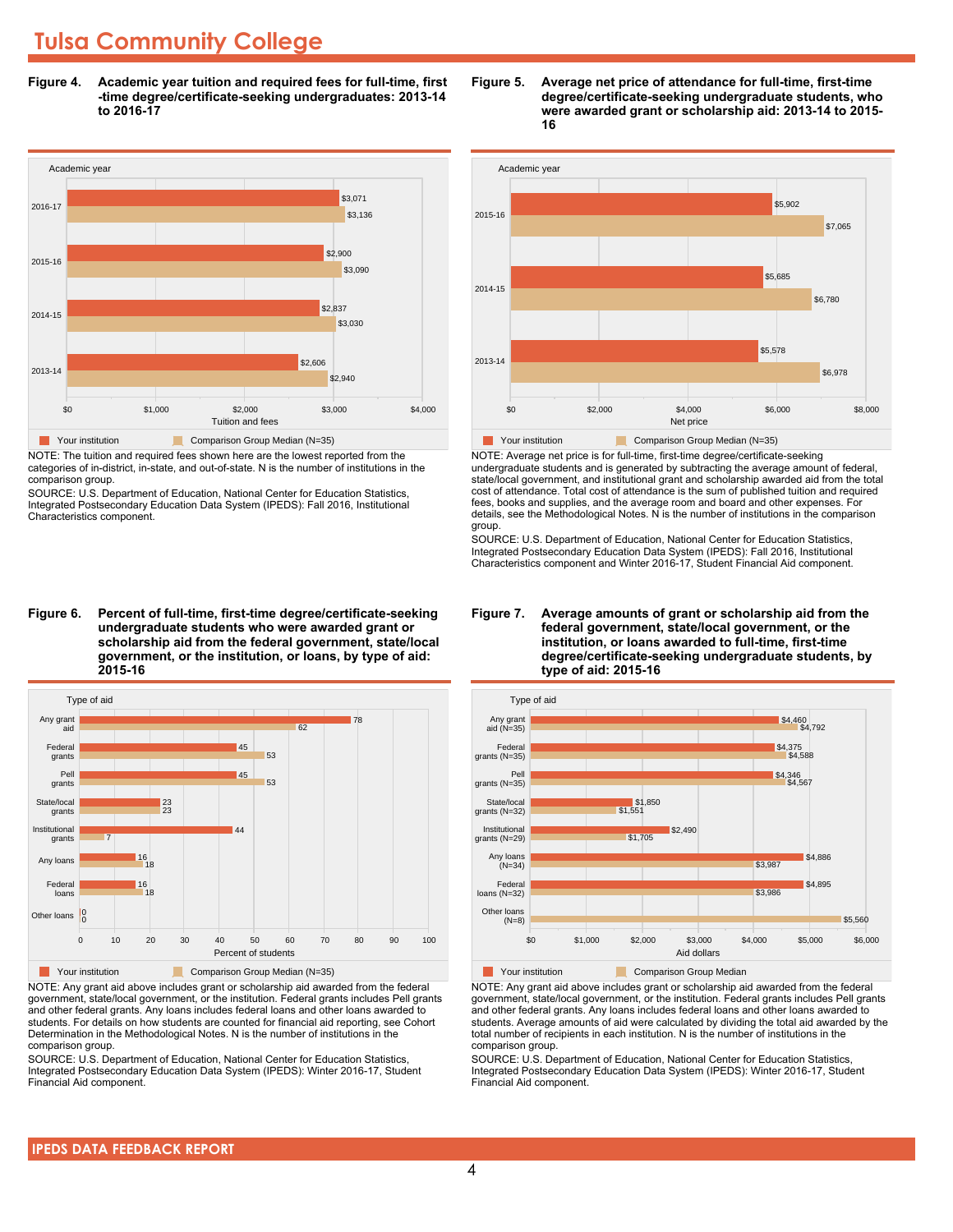## **Tulsa Community College**

**Figure 8. Percent of all undergraduates awarded aid, by type of aid: 2015-16**

Type of aid 0 10 20 30 40 50 60 70 80 90 100 Percent of students Federal loans Pell grants Any grant aid 17  $22$ 36 36 46 63 **The Comparison Group Median (N=35)** Comparison Group Median (N=35)

NOTE: Any grant aid above includes grant or scholarship aid awarded from the federal government, state/local government, the institution, or other sources. Federal loans includes only federal loans awarded to students. N is the number of institutions in the comparison group.

SOURCE: U.S. Department of Education, National Center for Education Statistics, Integrated Postsecondary Education Data System (IPEDS): Winter 2016-17, Student Financial Aid component.



**Figure 9. Average amount of aid awarded to all undergraduates, by**

**type of aid: 2015-16**

NOTE: Any grant aid above includes grant or scholarship aid from the federal government, state/local government, the institution, or other sources. Federal loans includes federal loans to students. Average amounts of aid were calculated by dividing the total aid awarded by the total number of recipients in each institution. N is the number of institutions in the comparison group.

SOURCE: U.S. Department of Education, National Center for Education Statistics, Integrated Postsecondary Education Data System (IPEDS): Winter 2016-17, Student Financial Aid component.

#### **Figure 10. Retention rates of full-time, first time degree/certificate seeking students: Fall 2015 cohort**



NOTE: Retention rates are measured from the fall of first enrollment to the following fall. Academic reporting institutions report retention data as of the institution's official fall reporting date or as of October 15, 2015. Program reporters determine the cohort with enrollment any time between August 1-October 31, 2015 and retention based on August 1, 2016. For more details, see the Methodological Notes. N is the number of institutions in the comparison group.

SOURCE: U.S. Department of Education, National Center for Education Statistics, Integrated Postsecondary Education Data System (IPEDS): Spring 2017, Fall Enrollment component.

#### **Figure 11. Graduation and transfer-out rates of full-time, first-time degree/certificate-seeking undergraduates within 150% of normal time to program completion: 2013 cohort**



NOTE: Graduation rate cohort includes all full-time, first-time degree/certificate-seeking undergraduate students. Graduation and transfer-out rates are the Student Right-to-Know rates. Only institutions with mission to prepare students to transfer are required to report transfer out. For more details, see the Methodological Notes. N is the number of institutions in the comparison group.

SOURCE: U.S. Department of Education, National Center for Education Statistics, Integrated Postsecondary Education Data System (IPEDS): Winter 2016-17, Graduation Rates component.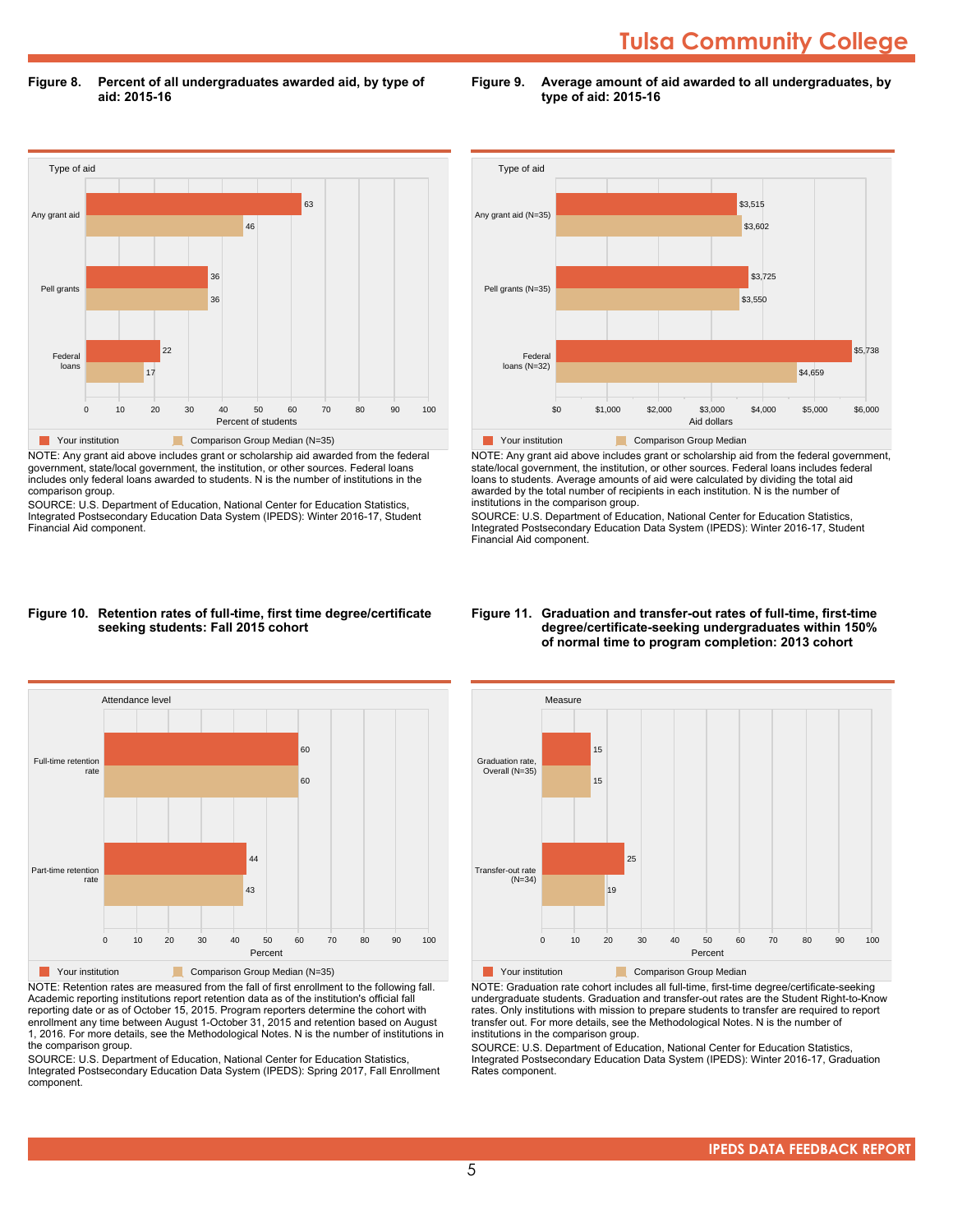**Figure 12. Graduation rates of full-time, first-time degree/certificate-seeking undergraduates within 150% of normal time to program completion, by race/ethnicity: 2013 cohort**



NOTE: For more information about disaggregation of data by race and ethnicity, see the Methodological Notes. The graduation rates are the Student Right-to-Know (SRK) rates. Median values for the comparison group will not add to 100%. N is the number of institutions in the comparison group.

SOURCE: U.S. Department of Education, National Center for Education Statistics, Integrated Postsecondary Education Data System (IPEDS): Winter 2016-17, Graduation Rates component.

#### **Figure 13. Graduation rates of full-time, first-time degree/certificateseeking undergraduates within normal time, and 150% and 200% of normal time to completion: 2012 cohort**

#### **Figure 14. Graduation rates of full-time, first-time degree/certificateseeking undergraduates within 150% of normal time to program completion, by financial aid type: 2013 cohort**



NOTE: The 150% graduation rate is the Student Right-to-Know (SRK) rates; the Normal time and 200% rates are calculated using the same methodology. For details, see the Methodological Notes. N is the number of institutions in the comparison group. SOURCE: U.S. Department of Education, National Center for Education Statistics, Integrated Postsecondary Education Data System (IPEDS): Winter 2016-17, 200% Graduation Rates component.



**The Your institution** Comparison Group Median

NOTE: Graduation rate cohort includes all full-time, first-time degree/certificate-seeking undergraduate students. Data were collected on those students, who at entry of the cohort, were awarded a Pell Grant and students who were awarded a Subsidized Stafford loan, but did not receive a Pell Grant. Graduation rates are the Student Right-to-Know rates. Only institutions with mission to prepare students to transfer are required to report transfer out. For more details, see the Methodological Notes. N is the number of institutions in the comparison group.

SOURCE: U.S. Department of Education, National Center for Education Statistics, Integrated Postsecondary Education Data System (IPEDS): Winter 2016-17, Graduation Rates component.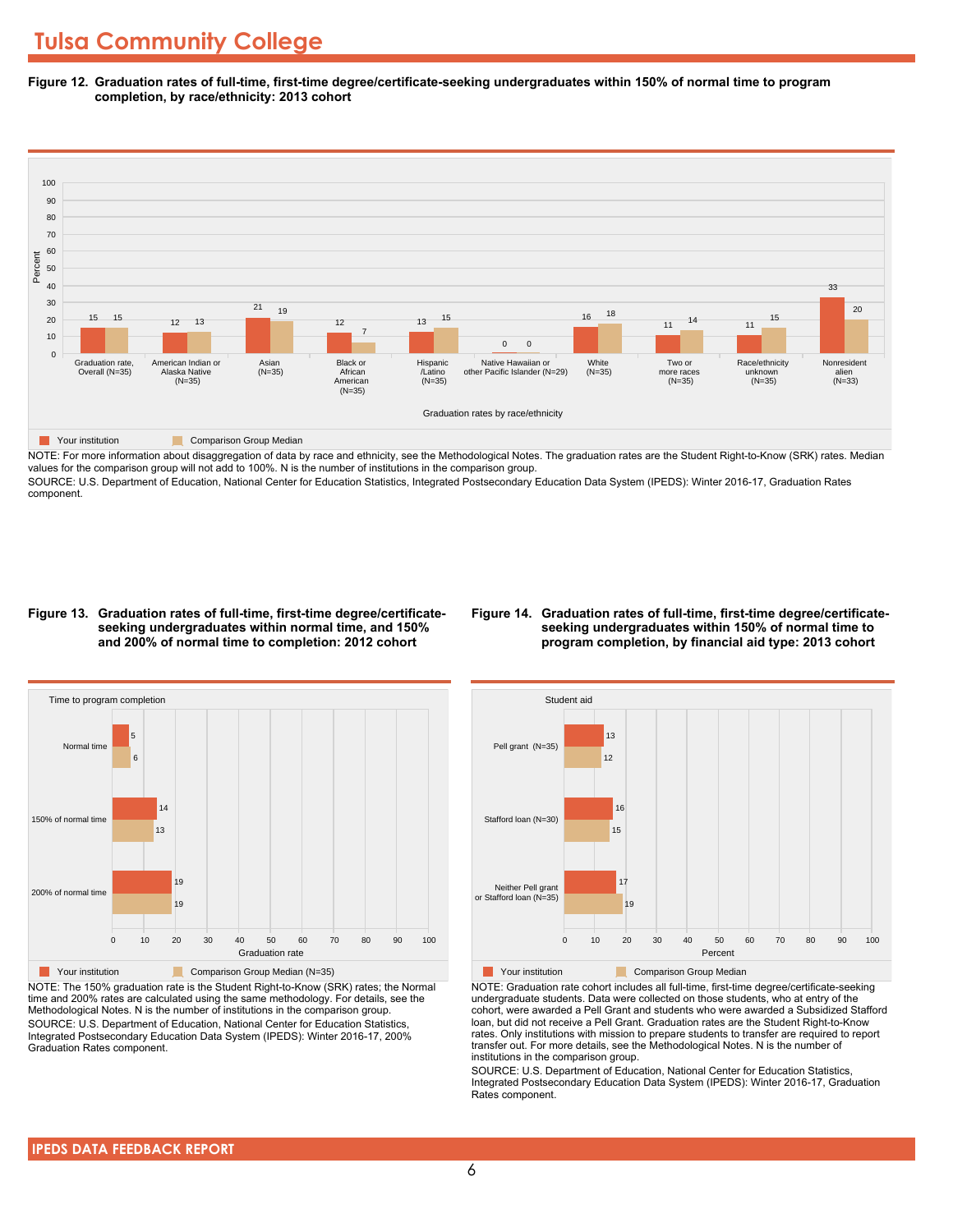#### **Figure 15. Award and enrollment rates of full-time, degree/certificate-seeking undergraduates after 8 years of entry, by prior postsecondary experience: 2008 cohort**



NOTE: Award and enrollment measures are measured from eight years after entering the institution into one of four degree/certificate-seeking undergraduate student cohort (First-time, full-time; First-time, part-time; Non-first-time, full-time; and Non-first-time, part-time). Academic reporting institutions report outcome data as of the institution's official fall reporting date or as of October 15, 2015. Program reporters determine the cohort with enrollment any time between September 1, 2007 and August 31, 2008. For more details, see the Methodological Notes. N is the number of institutions in the comparison group.

SOURCE: U.S. Department of Education, National Center for Education Statistics, Integrated Postsecondary Education Data System (IPEDS): Winter 2016-17, Outcome Measures component.

#### **Figure 16. Award and enrollment rates of part-time, degree/certificate-seeking undergraduates after 8 years of entry, by prior postsecondary experience: 2008 cohort**



NOTE: Award and enrollment measures are measured from eight years after entering the institution into one of four degree/certificate-seeking undergraduate student cohort (First-time, full-time; First-time, part-time; Non-first-time, full-time; and Non-first-time, part-time). Academic reporting institutions report outcome data as of the institution's official fall reporting date or as of October 15, 2015. Program reporters determine the cohort with enrollment any time between September 1, 2007 and August 31, 2008. For more details, see the Methodological Notes. N is the number of institutions in the comparison group.

SOURCE: U.S. Department of Education, National Center for Education Statistics, Integrated Postsecondary Education Data System (IPEDS): Winter 2016-17, Outcome Measures component.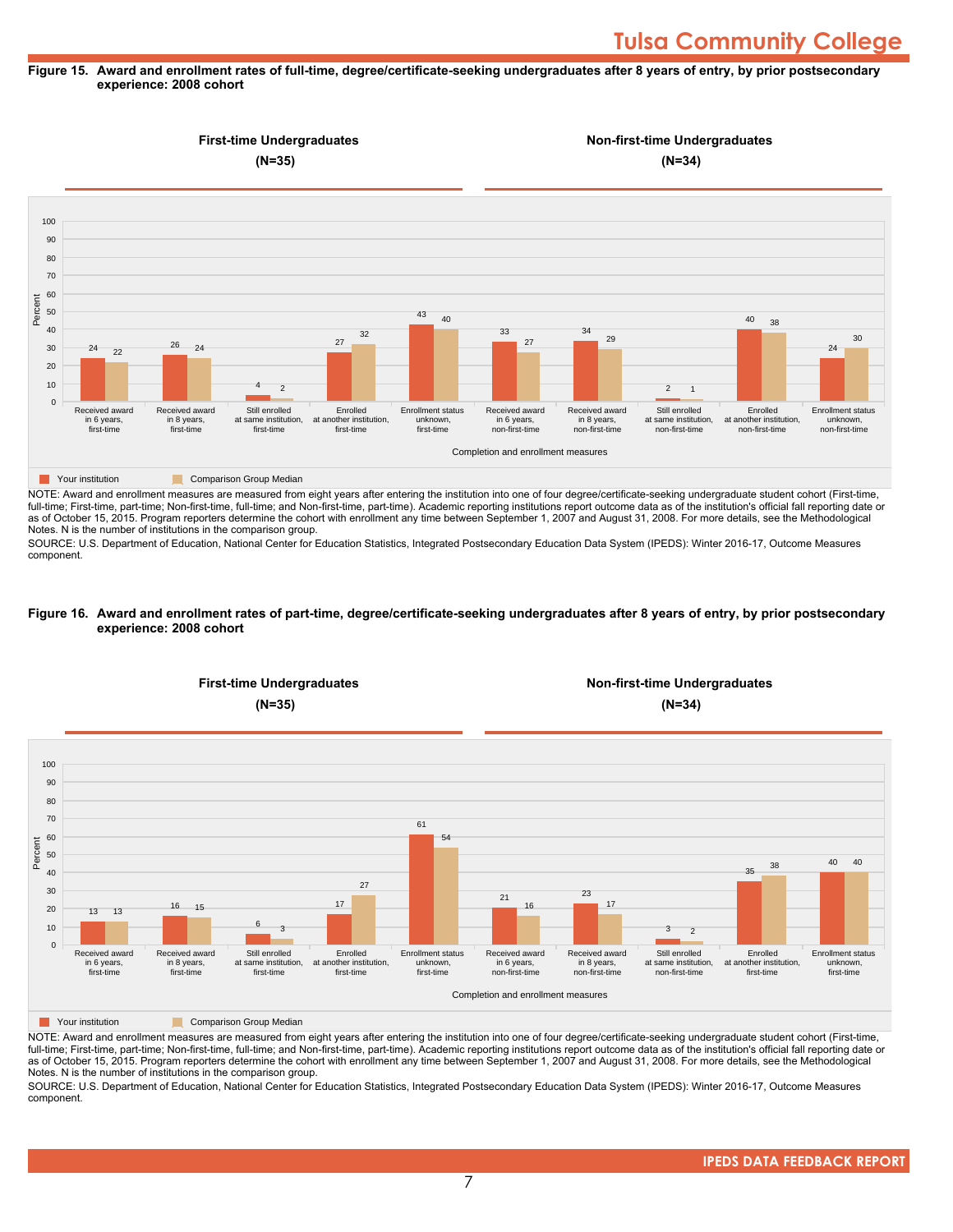### **Tulsa Community College**

**Figure 17. Percent distribution of core revenues, by source: Fiscal year 2016**



NOTE: The comparison group median is based on those members of the comparison group that report finance data using the same accounting standards as the comparison institution. For more information, see the Methodological Notes. N is the number of institutions in the comparison group.

SOURCE: U.S. Department of Education, National Center for Education Statistics, Integrated Postsecondary Education Data System (IPEDS): Spring 2017, Finance component.



NOTE: Expenses per full-time equivalent (FTE) enrollment, particularly instruction, may be inflated because finance data includes all core expenses while FTE reflects credit activity only. For details on calculating FTE enrollment and a detailed definition of core expenses, see the Methodological Notes. N is the number of institutions in the comparison group. SOURCE: U.S. Department of Education, National Center for Education Statistics, Integrated Postsecondary Education Data System (IPEDS): Fall 2016, 12-month Enrollment component and Spring 2017, Finance component.

#### **Figure 19. Full-time equivalent staff, by occupational category: Fall 2016**



NOTE: Graduate assistants are not included. For calculation details, see the Methodological Notes. N is the number of institutions in the comparison group. SOURCE: U.S. Department of Education, National Center for Education Statistics, Integrated Postsecondary Education Data System (IPEDS): Spring 2017, Human Resources component.

#### **Figure 20. Average salaries of full-time instructional non-medical staff equated to 9-months worked, by academic rank: Academic year 2016-17**



**The Comparison Group Median**<br> **Comparison Group Median** 

NOTE: See Methodology Notes for more details on average salary. N is the number of institutions in the comparison group.

SOURCE: U.S. Department of Education, National Center for Education Statistics, Integrated Postsecondary Education Data System (IPEDS): Spring 2017, Human Resources component.

#### **Figure 18. Core expenses per FTE enrollment, by function: Fiscal year 2016**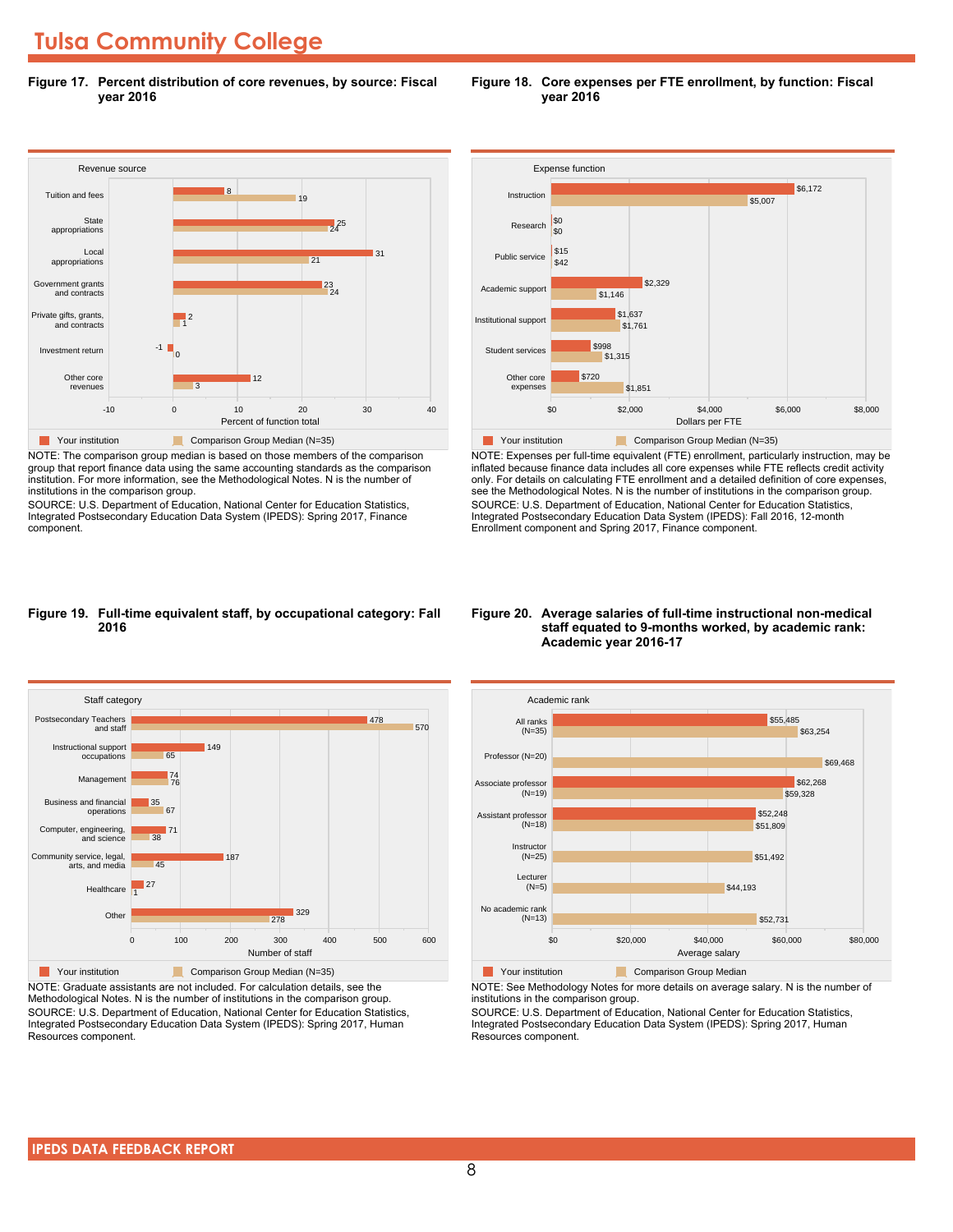### **METHODOLOGICAL NOTES**

#### **Overview**

This report is based on data supplied by institutions to IPEDS during 2016-17 data collection year. Response rates exceeded 99% for most surveys. IPEDS First Look reports at http://nces.ed.gov/pubsearch/getpubcats.asp?sid=010 provide some information on aggregate institutional responses.

#### **Use of Median Values for Comparison Group**

This report compares your institution's data to the median value for the comparison group for each statistic shown in the figure. If more than one statistic is present in a figure, the median values are determined separately for each indicator or statistic. Medians are not displayed for comparison groups with fewer than three values. Where percentage distributions are presented, median values may not add to 100%. To access all the data used to create the figures included in this report, go to 'Use the Data' portal on the IPEDS website at this provided link (http://nces.ed.gov/ipeds).

#### **Missing Statistics**

If a statistic is not reported for your institution, the omission indicates that the statistic is not relevant to your institution and the data were not collected. Not all notes may be applicable to your report.

#### **Use of Imputed Data**

All IPEDS data are subject to imputation for total (institutional) and partial (item) nonresponse. If necessary, imputed values were used to prepare your report.

#### **Data Confidentiality**

IPEDS data are not collected under a pledge of confidentiality.

#### **Disaggregation of Data by Race/Ethnicity**

When applicable, some statistics are disaggregated by race/ethnicity. Data disaggregated by race/ethnicity have been reported using the 1997 Office of Management and Budget categories. Detailed information about the race/ethnicity categories can be found at https://nces.ed.gov/ipeds/Section/Resources.

#### **Cohort Determination for Reporting Student Financial Aid, Graduation Rates, and Outcome Measures**

Student cohorts for reporting Student Financial Aid and Graduation Rates data are based on the reporting type of the institution. For institutions that report based on an academic year (those operating on standard academic terms), student counts and cohorts are based on fall term data. Student counts and cohorts for program reporters (those that do not operate on standard academic terms) are based on unduplicated counts of students enrolled during a full 12-month period.

#### **DESCRIPTION OF STATISTICS USED IN THE FIGURES**

#### **Admissions (only for non-open-admissions schools)**

#### *Admissions and Test Score Data*

Admissions and test score data are presented only for institutions that do not have an open admission policy, and apply to first-time, degree/certificate-seeking undergraduate students only. Applicants include only those students who fulfilled all requirements for consideration for admission and who were notified of one of the following actions: admission, non-admission, placement on a wait list, or application withdrawn (by applicant or institution). Admitted applicants (admissions) include wait-listed students who were subsequently offered admission. Early decision, early action, and students who began studies during the summer prior to the fall reporting period are included. For customized Data Feedback Reports, test scores are presented only if scores are required for admission.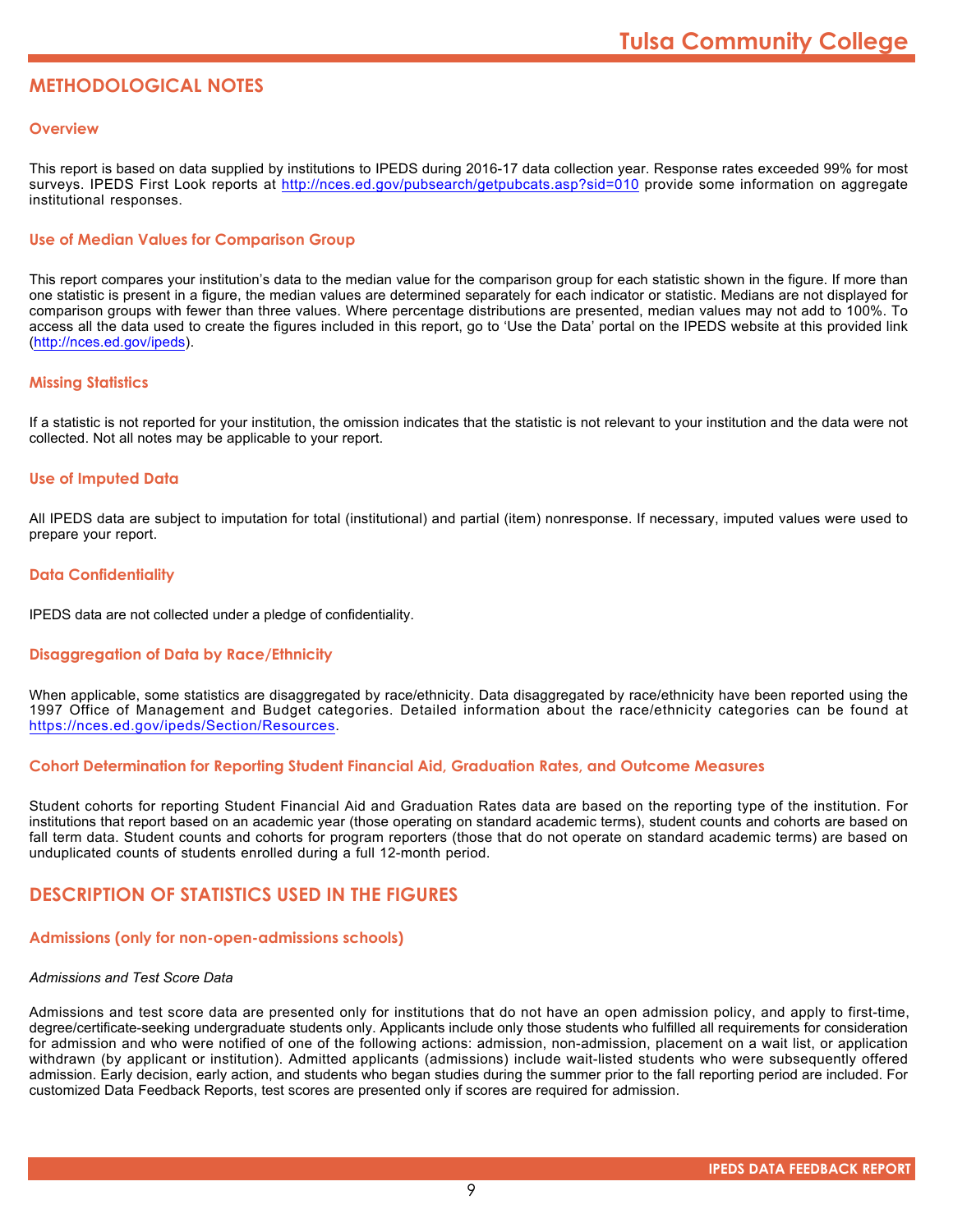#### **Student Enrollment**

#### *FTE Enrollment*

The full-time equivalent (FTE) enrollment used in this report is the sum of the institution's FTE undergraduate enrollment and FTE graduate enrollment (as calculated from or reported on the 12-month Enrollment component). Undergraduate and graduate FTE are estimated using 12-month instructional activity (credit and/or contact hours). See "Calculation of FTE Students (using instructional activity)" in the IPEDS Glossary at https://surveys.nces.ed.gov/ipeds/VisGlossaryAll.aspx.

#### *Total Entering Undergraduate Students*

Total entering students are students at the undergraduate level, both full- and part-time, new to the institution in the fall term (or the prior summer term who returned in the fall). This includes all first-time undergraduate students, students transferring into the institution at the undergraduate level, and non-degree/certificate-seeking undergraduates entering in the fall. Only degree-granting, academic year reporting institutions provide total entering student data.

#### **Charges and Net Price**

#### *Average Institutional Net Price*

Average net price is calculated for full-time, first-time degree/certificate-seeking undergraduates who were awarded grant or scholarship aid from the federal government, state/local government, or the institution anytime during the full aid year. For public institutions, this includes only students who paid the in-state or in-district tuition rate. Other sources of grant aid are excluded. Average net price is generated by subtracting the average amount of federal, state/local government, and institutional grant and scholarship aid from the total cost of attendance. Total cost of attendance is the sum of published tuition and required fees, books and supplies, and the average room and board and other expenses.

For the purpose of the IPEDS reporting, aid awarded refers to financial aid that was awarded to, and accepted by, a student. This amount may differ from the aid amount that is disbursed to a student.

#### **Retention, Graduation Rates, and Outcome Measures**

#### *Graduation Rates and Transfer-out Rate*

Graduation rates are those developed to satisfy the requirements of the Student Right-to-Know Act and Higher Education Act, as amended, and are defined as the total number of individuals from a given cohort of full-time, first-time degree/certificate-seeking undergraduates who completed a degree or certificate within a given percent of normal time to complete all requirements of the degree or certificate program; divided by the total number of students in the cohort of full-time, first-time degree/certificate-seeking undergraduates minus any allowable exclusions. Institutions are permitted to exclude from the cohort students who died or were totally and permanently disabled; those who left school to serve in the armed forces or were called up to active duty; those who left to serve with a foreign aid service of the federal government, such as the Peace Corps; and those who left to serve on an official church mission.

A further extension of the traditional Graduation Rates (GR) component which carries forward 100% and 150% graduation rates data previously reported in the GR component is the Graduation Rates 200% (GR200) component, which request information on any additional completers and exclusions from the cohort between 151% and 200% normal time for students to complete all requirements of their program of study.

Transfer-out rate is the total number of students from the cohort who are known to have transferred out of the reporting institution (without earning a degree/award) and subsequently re-enrolled at another institution within the same time period; divided by the same adjusted cohort (initial cohort minus allowable exclusions) as described above. Only institutions with a mission that includes providing substantial preparation for students to enroll in another eligible institution are required to report transfers out.

#### *Retention Rates*

Retention rates are measures at which students persist in their educational program at an institution, expressed as a percentage. For fouryear institutions, this is the percentage of first-time bachelors (or equivalent) degree-seeking undergraduates from the previous fall who are again enrolled in the current fall. For all other institutions this is the percentage of first-time degree/certificate-seeking students from the previous fall who either re-enrolled or successfully completed their program by the current fall. The full-time retention rate is calculated using the percentage of full-time, first-time degree/certificate-seeking undergraduates, while the part-time rate is calculated using the percentage of part-time, first-time degree/certificate-seeking undergraduates.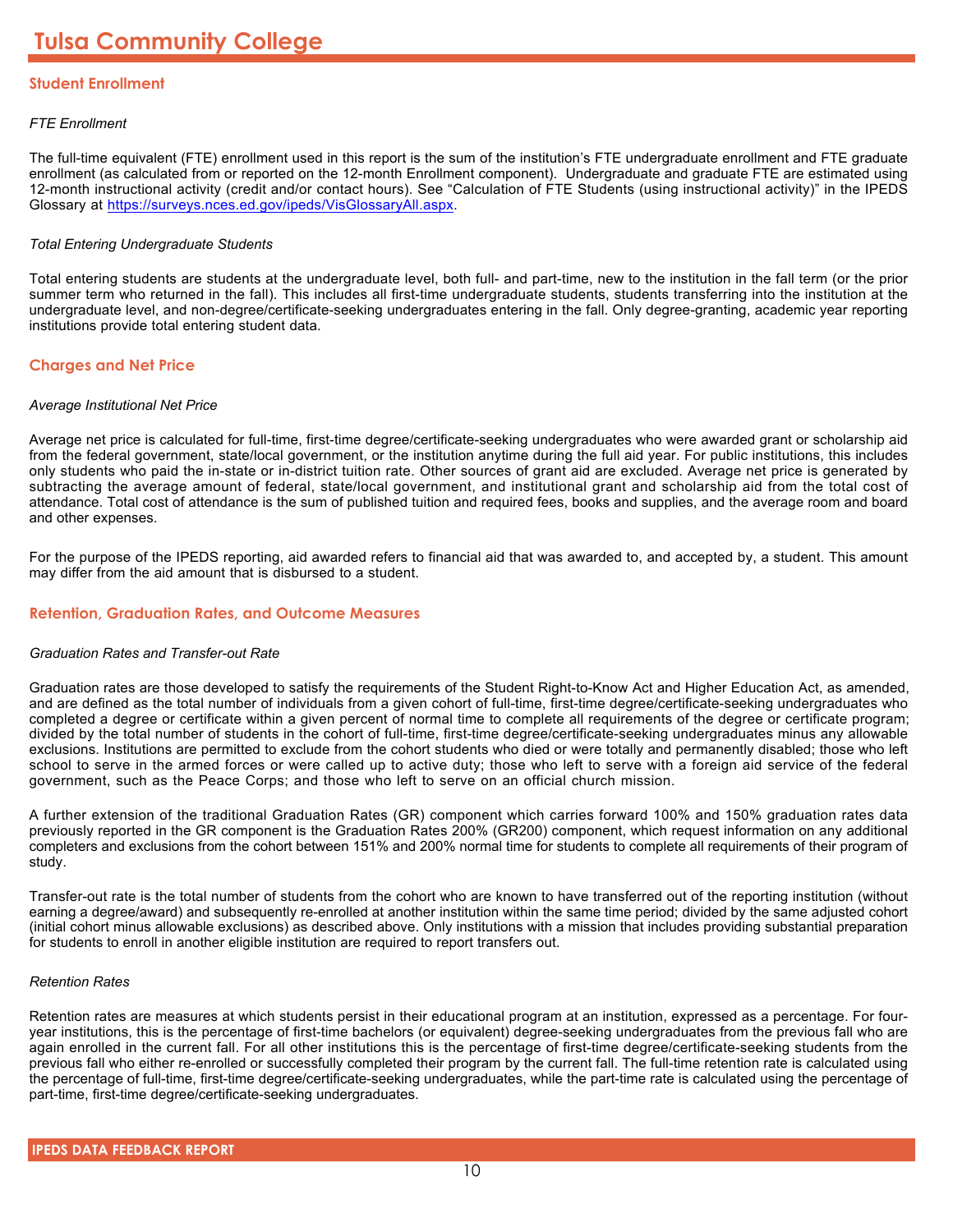#### *Outcome Measures Data*

Alternative measures of student success are reported by degree-granting institutions to describe the outcomes of degree/certificate-seeking undergraduate students who are not only first-time, full-time students, but also part-time attending and non-first-time (transfer-in) students. These measures provide the 6-year and 8-year award-completion rates after entering an institution, which is calculated by dividing the number of total awards at 6- or 8-year status points divided by the adjusted cohort. The initial cohort can be revised and take allowable exclusions resulting in an adjusted cohort. The type of award is not reported, but institutions report the first award earned by the student at each status point. For students who did not earn an undergraduate award after 8-years of entry, the enrollment statuses are reported as either still enrolled at the institution, subsequently transferred out of the institution, or status unknown. Unlike the Graduation Rates data, all reporting institutions must report on their transfer outs regardless if the institution has a mission that provides substantial transfer preparation.

#### **Finance**

#### *Core Revenues*

Core revenues for public institutions reporting under GASB standards include tuition and fees; government (federal, state, and local) appropriations and operating and nonoperating grants/contracts; private gifts, grants, and contracts (private operating grants/contracts plus gifts and contributions from affiliated entities); sales and services of educational activities; investment income; other operating and nonoperating sources; and other revenues and additions (capital appropriations and grants and additions to permanent endowments). "Other core revenues" include federal appropriations, sales and services of educational activities, other operating and nonoperating sources, and other revenues and additions.

Core revenues for private, not-for-profit institutions (and a small number of public institutions) reporting under FASB standards include tuition and fees; government (federal, state, and local) appropriations and grants/contracts; private gifts, grants/contracts (including contributions from affiliated entities); investment return; sales and services of educational activities; and other sources (a generated category of total revenues minus the sum of core and noncore categories on the Finance component). "Other core revenues" include government (federal, state, and local) appropriations, sales and services of educational activities, and other sources.

Core revenues for private, for-profit institutions reporting under FASB standards include tuition and fees; government (federal, state, and local) appropriations and grants/contracts; private grants/ contracts; investment income; sales and services of educational activities; and other sources (a generated category of total revenues minus the sum of core and noncore categories on the Finance component). "Other core revenues" include government (federal, state, and local) appropriations and other sources.

At degree-granting institutions, core revenues exclude revenues from auxiliary enterprises (e.g., bookstores and dormitories), hospitals, and independent operations. Non-degree-granting institutions do no report revenue from auxiliary enterprises in a separate category, and thus may include these amounts in the core revenues from other sources.

#### *Core Expenses*

Core expenses include expenses for instruction, research, public service, academic support, institutional support, student services, grant aid/scholarships and fellowships (net of discounts and allowances), and other functional expenses (a generated category of total expense minus the sum of core and noncore functions on the Finance component). Expenses for operation and maintenance of plant, depreciation, and interest are allocated to each of the other functions. Core expenses at degree-granting institutions exclude expenses for auxiliary enterprises (e.g., bookstores and dormitories), hospitals, and independent operations. Non-degree-granting institutions do not report expenses for auxiliary enterprises in a separate category and thus may include these amounts in the core expenses as other expenses. "Other core expenses" is the sum of grant aid/scholarships and fellowships and other expenses.

#### *Endowment Assets*

Endowment assets, for public institutions under GASB standards, and private, not-for-profit institutions under FASB standards, include gross investments of endowment funds, term endowment funds, and funds functioning as endowment for the institution and any of its foundations and other affiliated organizations. Private, for-profit institutions under FASB do not hold or report endowment assets.

#### *Salaries and Wages*

Salaries and wages for public institutions under GASB standards and private (not-for-profit and for-profit) institutions under FASB standards, include amounts paid as compensation for services to all employees regardless of the duration of service, and amounts made to or on behalf of an individual over and above that received in the form of a salary or wage.